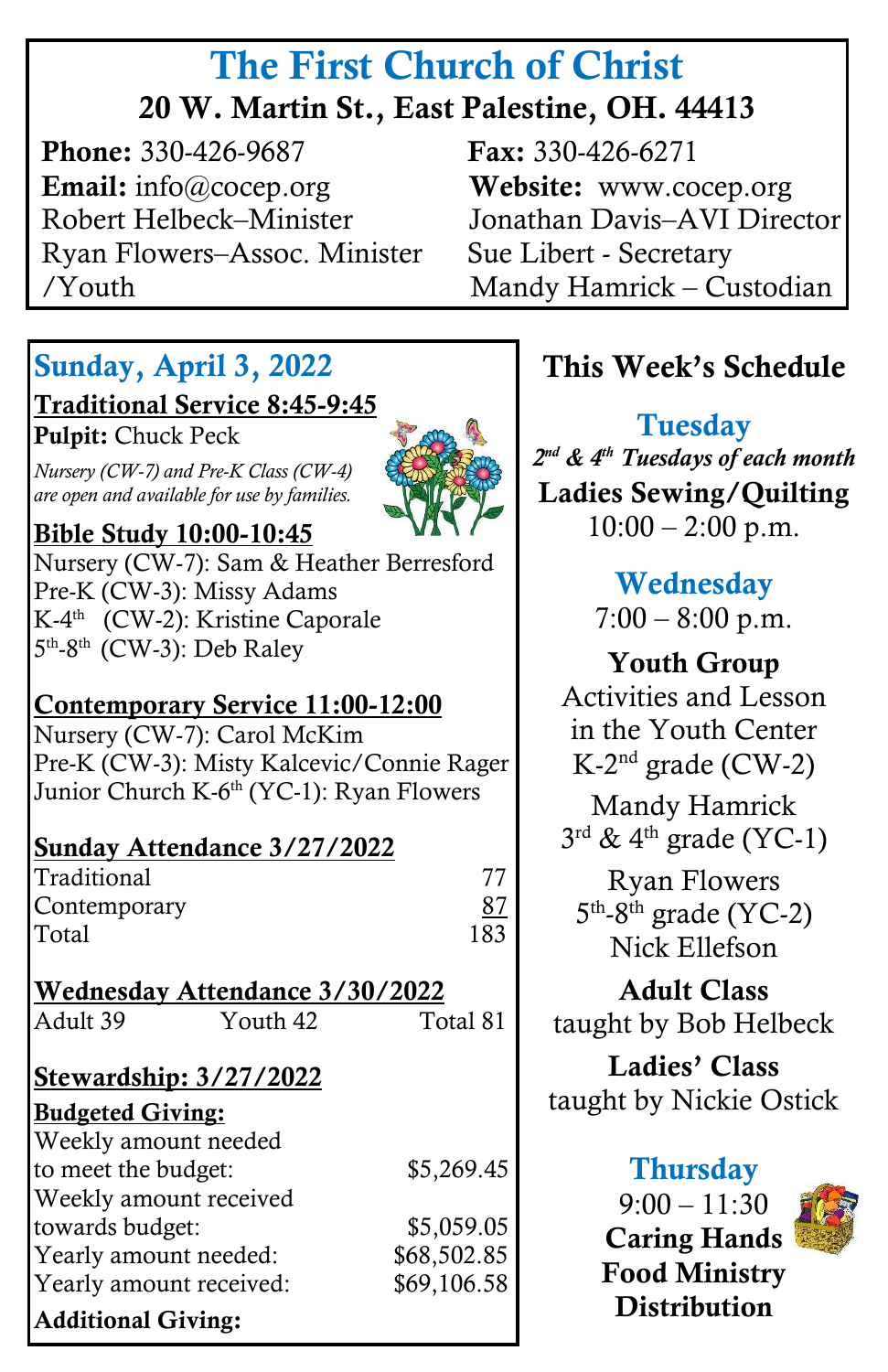

# **Register soon for our WALK THROUGH THE BIBLE EVENT.**

Sign the list on the bulletin board or register online at our Website or Facebook page.

## **APRIL 24 IS DECISION DAY**

Many of us tend to put things off. We know we need to do something, and we will, but not just yet. Sometimes we need a little encouragement. So, we have set **APRIL 24** as **DECISION DAY.** 

Do you have a DECISION to make for the Lord? **Do you need to:**

- Be baptized.
- Join the church.
- Make some sort of change.
- Volunteer.
- Start giving as you have prospered.

### **COMMIT TO DO IT ON OR BEFORE APRIL 24**



# Easter Sunday, April 17<sup>th</sup>

 Worship Services will be at their regular times 8:45 – 9:45 a.m. – Traditional Service

10:00 – 10:45 a.m. *Food & Fellowship* (*No Sunday School)*

 10:50 – 12:00 p.m. – Contemporary Service. A sign-up sheet has been placed on the bulletin board for food donations. Please take a look today to see what is needed.

# *Flowers in Memory*

If you would like to bring in flowers for Easter Sunday in memory of a loved one(s), please sign the designated list on the bulletin board. Tulips, azaleas, or lilies may be brought to the church on Saturday, April  $16<sup>th</sup>$ . Please do not bring flowers before the  $16<sup>th</sup>$ .



# Walk/Relay – Saturday, June  $11<sup>th</sup>$

 Our church is sponsoring a Walk/Relay for Ukraine. All money will be distributed by one of our missions, IDES (International Disaster Emergency Service.) If

you would like to volunteer to be on a committee, please sign the list on the bulletin board or contact Mandy Hamrick at 234-517-4139. *Mark your calendars and plan to help.* Watch for more information.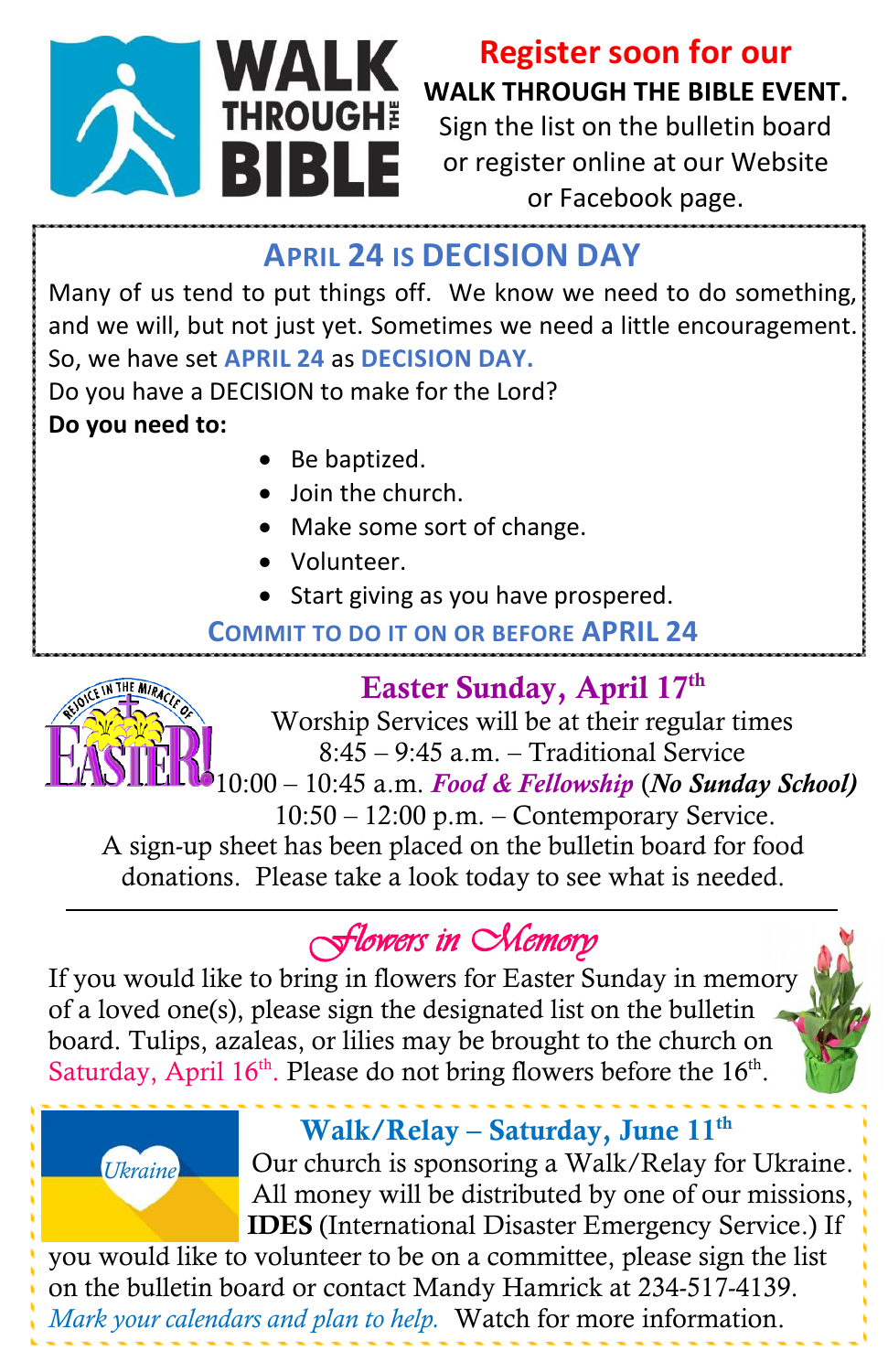

- **4/3** Shelly McLaughlin Darlene Ellefson **4/4** Darlene Johnson **4/5** Reagan Leake **4/7** Shawn Rush **4/8** Nikki Leake Paula Landsberger
	- Jordan Hardy



**4/3** Don & Karry Snyder **4/4** Ken & Andrea Kissinger **4/6** Paul & Ellen Hartman

### **Congratulations & Welcome**

*to Linda Bunetta, who was baptized into Christ this past Wednesday, March 30th . Linda is Bill Smiley's sister.*

Address: *Meadowview Apartments 66 S. Washington St. Apt. 17 East Palestine, OH 44413*

#### **PLEASE REMEMBER IN PRAYER…**

**Our country & its leaders; our military; first responders; law enforcement officers; shut-ins; kids in school & college; those affected by Covid those travelling for their jobs & the people of Ukraine**

**Connie Rager** *is at home recovering from surgery this past week. She is doing well.* **Ken Smith** *is in Parkside Nursing room #10.* **Unspoken Request** *for health & strength.* **Elaine Emanuel & baby Joshua** *are doing well, and Elaine is scheduled for a c-section today, April 3rd .*

**Karry Snyder** *is recuperating from hip replacement surgery. She is doing well.* **Julie Crowe** *is recovering from surgery for a torn meniscus.*

**Sarah Helbeck** *is home and doing well.*  **Debbie Hoon** *has cancer in her bone marrow. She will be in Cleveland Clinic for 2½ weeks for chemotherapy to kill all her bone marrow and replace it with stem cell bone marrow they harvested from her before. (Janet Hoon's sisterin-law)*

**Bob Kunkle** *is recuperating from surgery on his hand. (Butch & Sue Libert's nephew)*

**Mike McCoy** *is in a Virginia Hospital in ICU recovering from heart valve replacement surgery. (Diane Earnest's brother)*

**June Boley** *was in Cleveland Clinic this past week for a procedure. She has to have a liver transplant.*

**Emma Cooper** *had partial hip replacement and is at home doing well.*

**Tony Holzer** *was taken to the hospital and has an intestinal abscess. Caused by diverticulitis.* **Jeramey Heath** *was taken to AGH with chest pains. (Mandy Hamrick's brother)*

### Our Sincere Christian Sympathy is extended to…

*Danielle Bublitz and Family upon the death of Danielle's grandmother, Marjorie Bublitz, on March 25th .*



*&*

*Linda Johnson and Family upon the death of Linda's husband, James Johnson, on March 29th . The funeral was this past Saturday at the Hill & Kunselman Funeral Home.*

*Please keep these families in your prayers.*